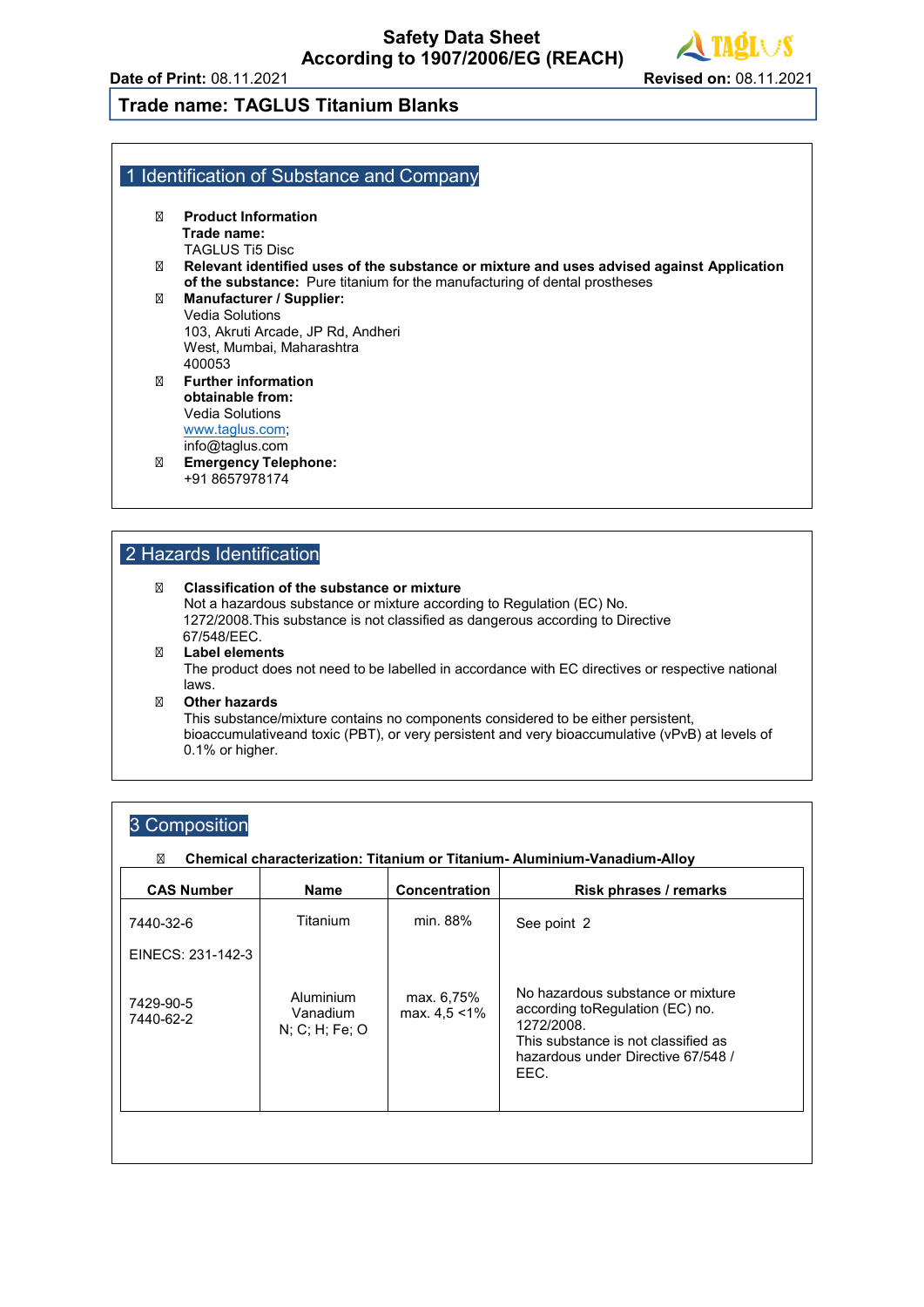# **Trade name: TAGLUS Titanium Blanks**

## 4 First Aid Measures

- **Description of first aid measures Inhalation:** If dusts, fumes or smokes were inhaled sufficient fresh air should be provided. If applicable a doctor should be consulted. **General notes:** Dispose of clothes contaminated with the product. **Skin contact:** Scrub skin thoroughly with soap and water. If skin irritation or an allergic reaction occurs a doctor should be consulted. **Eye contact:** Rinse opened eye under running water for several minutes (> 15min) and a doctorshould be consulted.  **Swallowing:** If swallowed rinse mouth and drink copious amounts of water. Call for a doctor. • **Most important symptoms and effects, both acute and delayed**
- The most important known symptoms and effects are described in the labelling (see section 2.2) and/or in section 11
- **Indication of any immediate medical attention and special treatment needed** No data available

## 5 Fire Fighting Measures

- **Extinguishing Media:** extinguishing type D powder or sand.
- **Special Hazards arising from the substance or mixture:** Avoid formation of dust cloud as this may lead to an increased risk of a dust explosion.
- **Advice for fire fighters:** In case of fire and / or explosion do not breathe fumes.

#### 6 Accidental Release Measures

- **Personal precautions:** For non-emergency personnel: Wear suitable protective clothing and equipment.For emergency responders: Wear suitable protective clothing and equipment.
- **Environmental precautions:** Take precautions to ensure product does not contaminate ground orenter the drainage system.
- **Methods and material for containment and clear up:** For containment: Not applicableFor cleaning up: Small spillage: Vacuum with equipment fitted with HEPA filtration. Large spillage: Solids should be carefully transferred to salvage containers. Any residues should be treated as small spillages. • **Other information:** No Information.

#### 7 Handling and Storage

• **Precautions for safe handling**: With proper handling No special measures are required for handling and storage. Avoid dust formation. Provide good room ventilation, if necessary work under fume hood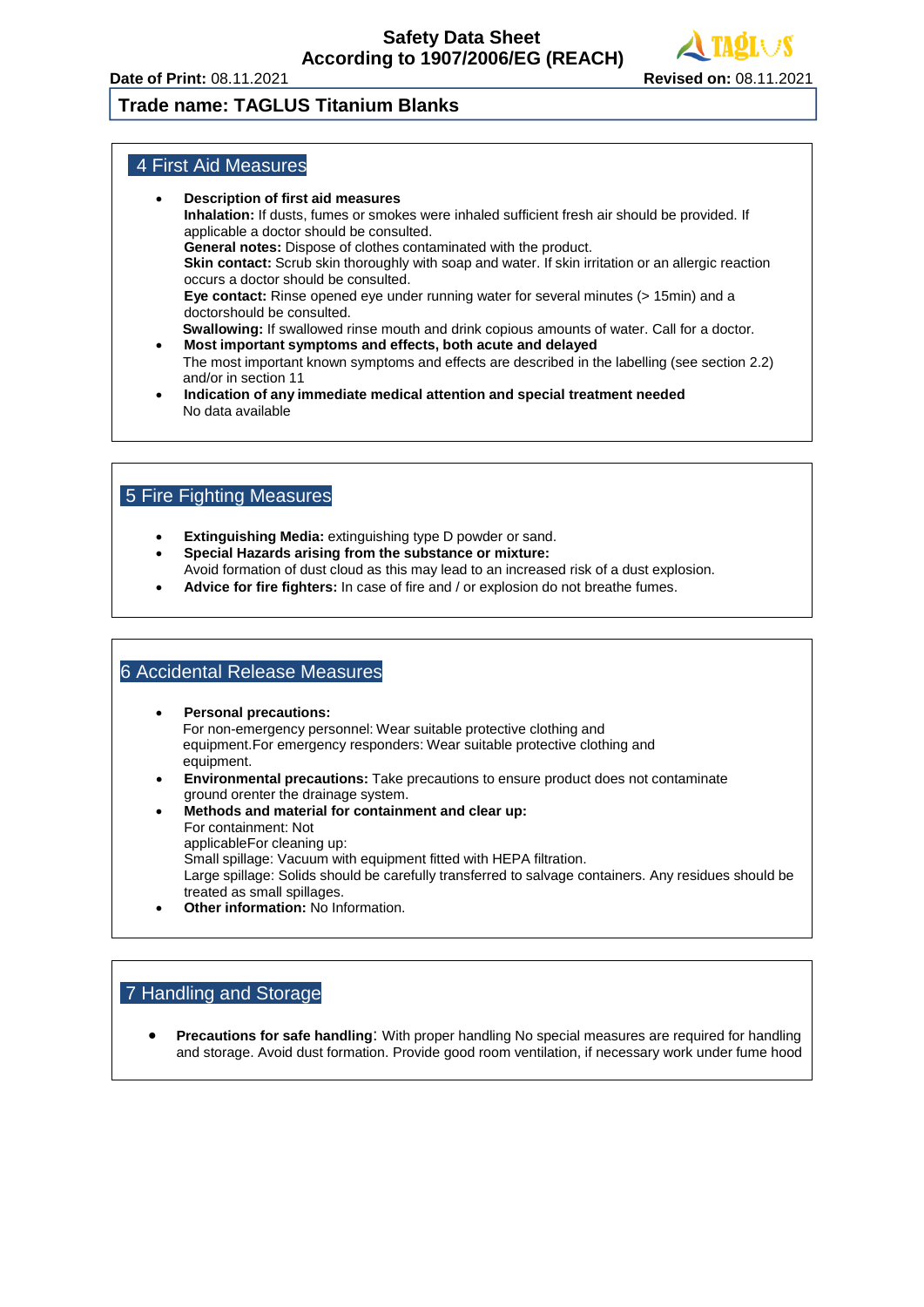# **Trade name: TAGLUS Titanium Blanks**

## 8 Exposure Controls and Personal Protection

#### • **Control parameters**

Components with workplace control parameters: Contains no substances with occupational exposurelimit values.

### • **Exposure controls**

Appropriate engineering controls: General industrial hygiene practice.Personal protective equipment

Eye/face protection

Use equipment for eye protection tested and approved under appropriate government standardssuch as NIOSH (US) or EN 166(EU). Skin protection

Handle with gloves. Gloves must be inspected prior to use. Use proper glove removal technique (without touching glove's outer surface) to avoid skin contact with this product. Dispose of contaminated gloves after use in accordance with applicable laws and good laboratory practices. Wash and dry hands.

The selected protective gloves have to satisfy the specifications of EU Directive 89/686/EEC andthe standard EN 374 derived from it.

Body Protection

Choose body protection in relation to its type, to the concentration and amount of dangerous substances, and to the specific work-place., The type of protective equipment must be selected according to the concentration and amount of the dangerous substance at the specific workplace. Respiratory protection

Respiratory protection is not required. Where protection from nuisance levels of dusts are desired,use type N95 (US) or type P1 (EN 143) dust masks. Use respirators and components tested and approved under appropriate government standards such as NIOSH (US) or CEN (EU).

• **Control of environmental exposure:** No special environmental precautions required.

# 9 Physical and Chemical Properties

- **Vickers Hardness -** 330HV5/30
- Yield Strength 863 MPa
- **Ultimate Tensile Strength –** 952 MPa
- **Density –**  $4.4 \text{ g/cm}^2$
- **Reduction of area (RA) 45%**
- **Elongation –** 15 to 18%
- **CTE (20-600°C)-**  $10.3X\ 10^{-6} \times K^{-1}$

# 10 Stability and Reactivity

- **Reactivity:** No data available.
- **Chemical Stability:** Stabile under normal storage conditions.
- **Possibility of hazardous reactions:** Titanium is strongly attacked by hydrofluoric acid and hydrofluoric /nitric acid mixtures. Titanium can with iron oxide at elevated temperatures violently react. Dust can combine with air to form an explosive mixture.
- **Conditions to be avoided:** None under normal use.
- **Materials to be avoided:** Strong acids
- **Hazardous decomposition products:** In contact with acids the formation of hydrogen is possible. Incase of fire the formation of toxic metal oxide is possible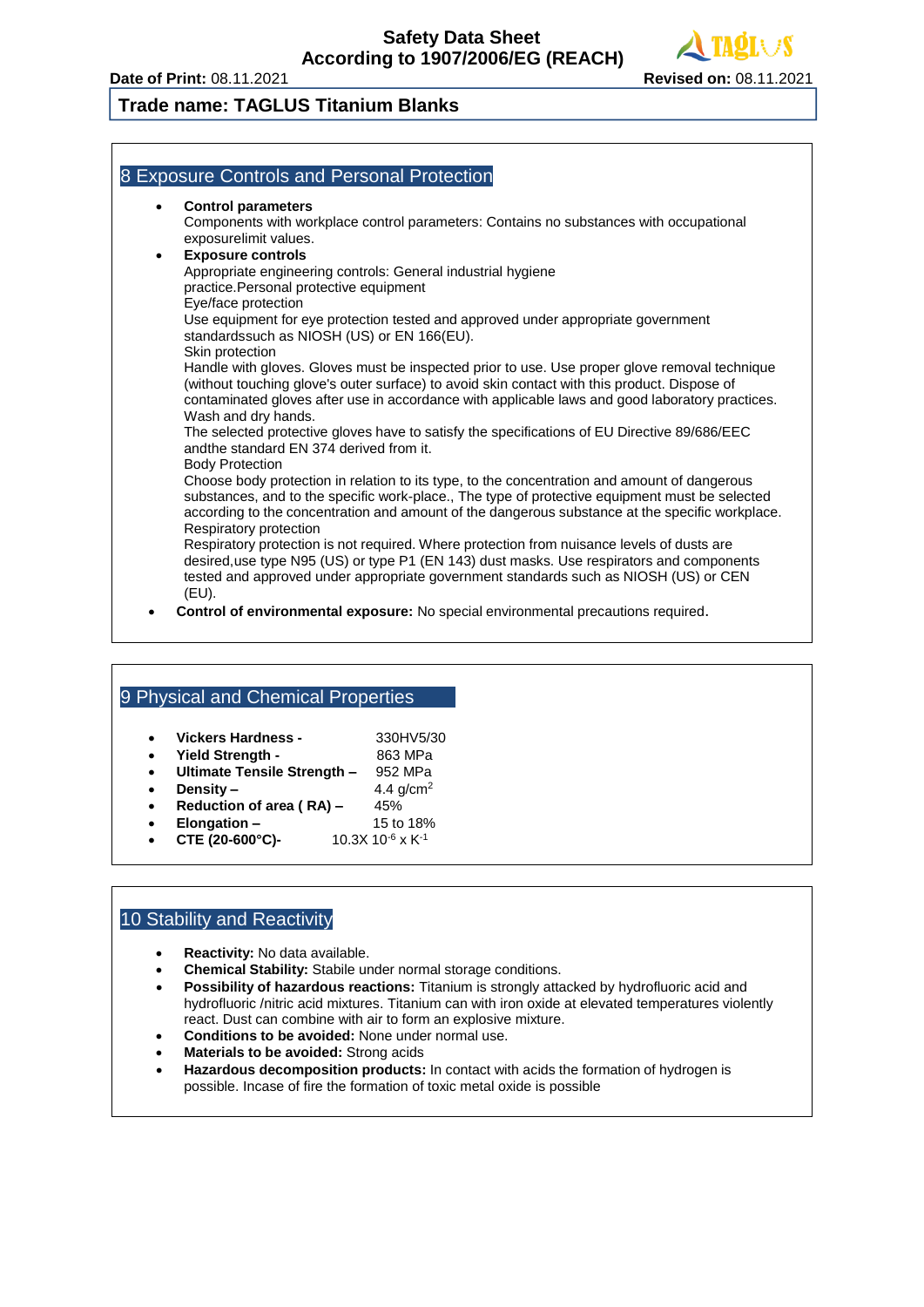#### **Trade name: TAGLUS Titanium Blanks**

#### 11 Toxicological Information

- **Acute toxicity (LD/LC50-values):** The acute oral toxicity of titanium was determined in an animal study (rats) with titanium dioxide. LD50 (oral)> 5,000 mg / kg body weight per day
- **Inhalation:** Titanium is non-toxic and safe to handle in a compact state. In the development of titanium

dust is recommended to ensure adequate extraction and ventilation to avoid contact with eyes or respiratory organs.

- **Skin corrosion/irritation:** not known
- **Serious eye damage/irritation:** Not known
- **Sensitization:** No sensitizing effect known.

## 12 Ecological Information

- **Toxicity:** No data available
- **Persistence and degradability:** No data available
- **Bioaccumulative potential:** No data available
- **Mobility in soil:** No data available
- **Results of PBT and vPvB assessment:** This substance/mixture contains no components consideredto be either persistent, bioaccumulative and toxic (PBT), or very persistent and very bioaccumulative (vPvB) at levels of 0.1% or higher.
- **Other adverse effects:** No data available

#### 13 Disposal Considerations

- **Product:** Disposal in an incineration plant in accordance with the regulations of the local authorities.
- **Contaminated packaging:** Dispose of as unused product

#### 14 Transport Information

- Dental alloys are no hazardous material according to transport regulations(GGVS / GGV E / RID / ADR / IMDG Code / ICAO-TI).
- The product is not subject to ADR / RID / ADN regulations.The product is not subject to IMDG regulations.
- The product is not subject to ICAO-TI / IATA regulations.

#### 15 Regulations

- Safety, health and environmental regulations/legislation specific for the substance or mixture According to the national legislation.
- **Chemical Safety Assessment** For this product a chemical safety assessment was not carried out